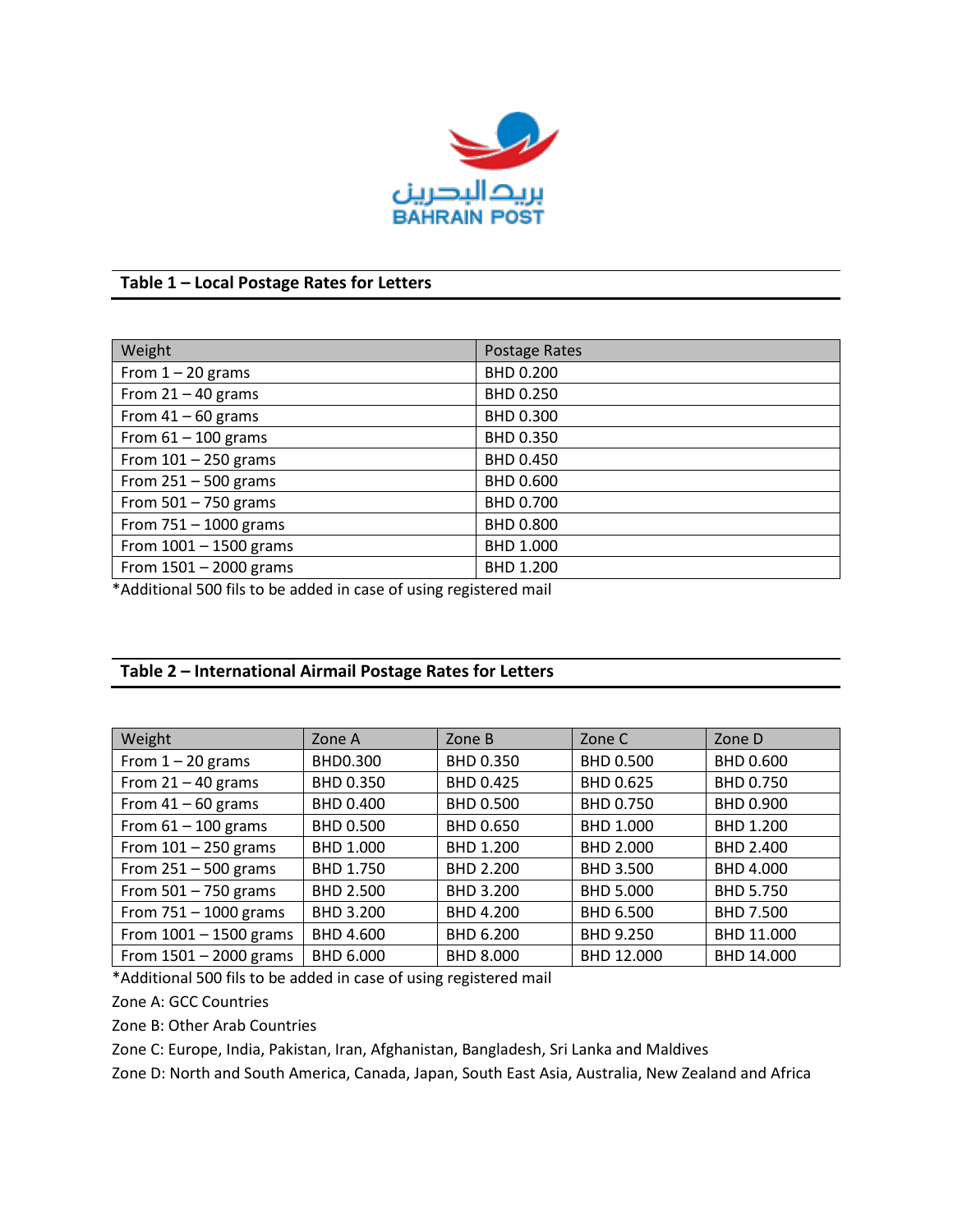# **Table 3 – Local Postage Rates for Bulk Mail**

| Weight                       | Zone A           | Zone B           | Zone C           | Zone D           |
|------------------------------|------------------|------------------|------------------|------------------|
| Less than 100 grams          | <b>BHD 0.500</b> | BHD 0.600        | BHD 0.650        | BHD 0.900        |
| $100 - 200$ grams            | <b>BHD 0.650</b> | BHD 0.850        | BHD 0.950        | BHD 1.450        |
| $200 - 300$ grams            | <b>BHD 0.800</b> | BHD 1.100        | BHD 1.250        | BHD 2.000        |
| $300 - 400$ grams            | BHD 0.950        | BHD 1.350        | <b>BHD 1.550</b> | <b>BHD 2.550</b> |
| 400 - 500 grams              | BHD 1.100        | BHD 1.600        | BHD 1.850        | BHD 3.100        |
| $500 - 600$ grams            | <b>BHD 1.250</b> | <b>BHD 1.850</b> | BHD 2.150        | <b>BHD 3.650</b> |
| $600 - 700$ grams            | BHD 1.400        | BHD 2.100        | BHD 2.450        | BHD 4.200        |
| $700 - 800$ grams            | <b>BHD 1.550</b> | BHD 2.350        | BHD 2.750        | BHD 4.750        |
| $800 - 900$ grams            | BHD 1.700        | BHD 2.600        | BHD 3.050        | <b>BHD 5.300</b> |
| $900 - 1000$ grams           | BHD 2.000        | BHD 2.850        | BHD 3.350        | <b>BHD 5.850</b> |
| For each additional 1 - 100  | BHD 0.150+       | BHD 0.250+       | BHD 0.300+       | BHD 0.550+       |
| grams of the above mentioned |                  |                  |                  |                  |
| weight                       |                  |                  |                  |                  |

\*Un-addressed local mail Postage Rates 1.000BHD per KG.

Zone A: GCC Countries

Zone B: Other Arab Countries

Zone C: Europe, India, Pakistan, Iran, Afghanistan, Bangladesh, Sri Lanka and Maldives

Zone D: North and South America, Canada, Japan, South East Asia, Australia, New Zealand and Africa

### **Table 4 – Local Postage Rates for Parcels**

| Weight                                           | <b>Postage Rates</b> |
|--------------------------------------------------|----------------------|
| 2 Kg                                             | BHD 1.200            |
| 5 Kg                                             | BHD 2.400            |
| 10 Kg                                            | BHD 4.400            |
| 15 KG                                            | BHD 6.400            |
| 20 KG                                            | BHD 8.400            |
| For each additional $1 - 100$ grams of the above | BHD 0.200            |
| mentioned weights                                |                      |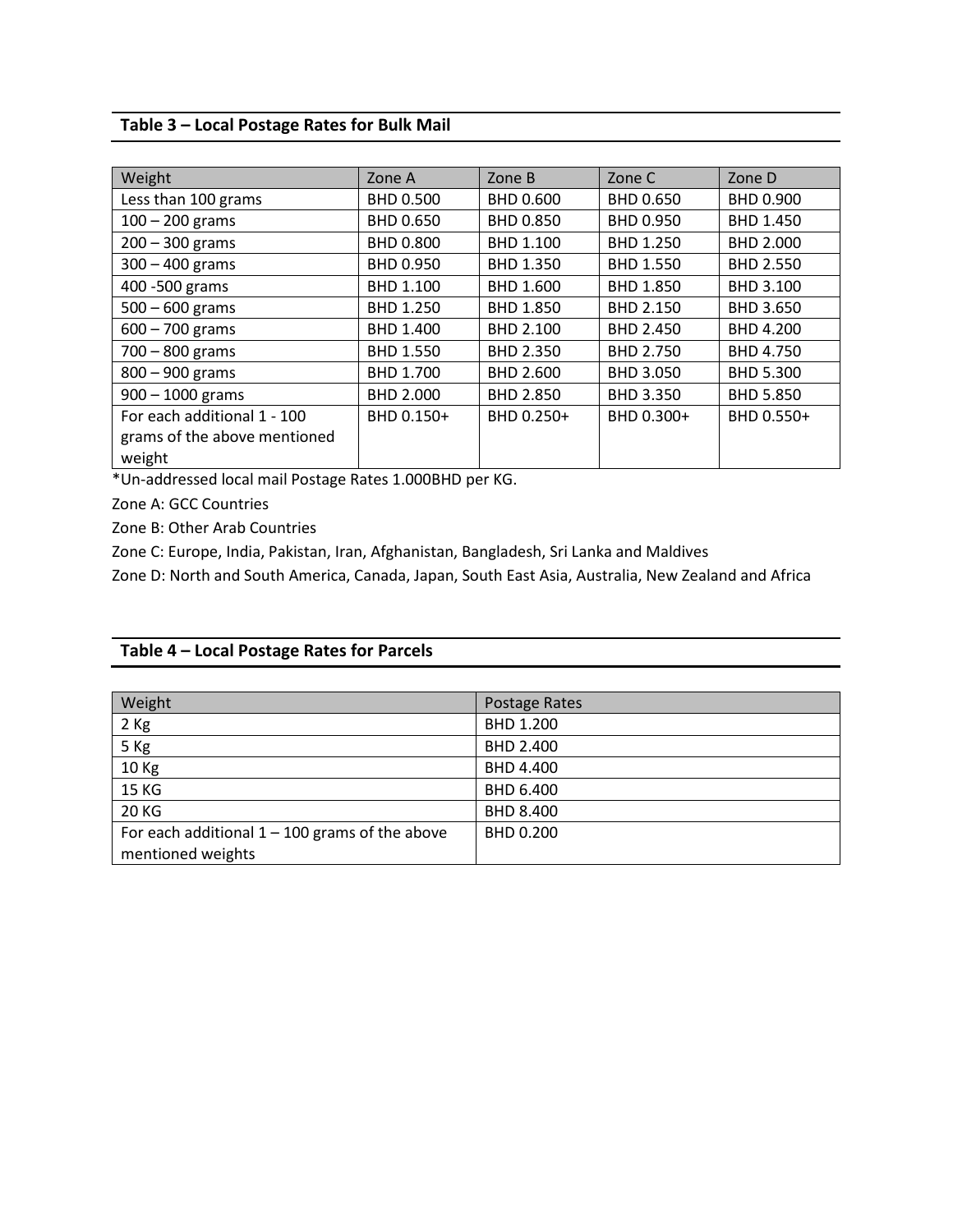## **Table 5 – International Airmail Postage Rates for Parcels**

| Weight                                                               | Zone A     | Zone B     | Zone C     | Zone D      |
|----------------------------------------------------------------------|------------|------------|------------|-------------|
| $2$ Kg                                                               | BHD 6.000  | BHD 8.000  | BHD 12.000 | BHD 14.000  |
| 5 Kg                                                                 | BHD 7.500  | BHD 12.500 | BHD 21.000 | BHD 29.000  |
| 10 Kg                                                                | BHD 10.000 | BHD 20.000 | BHD 36.000 | BHD 54.000  |
| 15 Kg                                                                | BHD 12.500 | BHD 27.500 | BHD 51.000 | BHD 79.000  |
| 20 Kg                                                                | BHD 15.000 | BHD 35.000 | BHD 66.000 | BHD 104.000 |
| For each additional 1-100<br>grams of the above mentioned<br>weights | BHD 0.250+ | BHD 0.750+ | BHD 1.500+ | BHD 2.500+  |

\*The above – mentioned rates are applicable on M bag service

Zone A: GCC Countries

Zone B: Other Arab Countries

Zone C: Europe, India, Pakistan, Iran, Afghanistan, Bangladesh, Sri Lanka and Maldives

Zone D: North and South America, Canada, Japan, South East Asia, Australia, New Zealand and Africa

## **Table 6 – Barid Mumtaz (Express) Postage Rates (EMS)**

|                             | First 500 grams  | For each extra $1 - 500$ grams |
|-----------------------------|------------------|--------------------------------|
| <b>Bahrain Local Mail</b>   | BHD 1.000        | <b>BHD 0.300</b>               |
| <b>GCC Countries</b>        | BHD 7.000        | BHD 1.000                      |
| <b>Other Arab Countries</b> | <b>BHD 8.000</b> | BHD 1.000                      |
| Europe                      | BHD 9.000        | BHD 3.000                      |
| South East Asia             | BHD 9.000        | BHD 3.000                      |
| North and Latin America     | BHD 10.000       | BHD 3.000                      |
| Australia and New Zealand   | BHD 10.000       | BHD 4.000                      |

#### **Table 7 – Private Post Boxes Rental**

|                           | <b>Personal Purposes</b> | <b>Commercial Purposes</b> |
|---------------------------|--------------------------|----------------------------|
| Rent Per Annum            | BHD 15.000               | BHD 50.000                 |
| Fixing new locks and keys | BHD 15.000               | BHD 15.000                 |